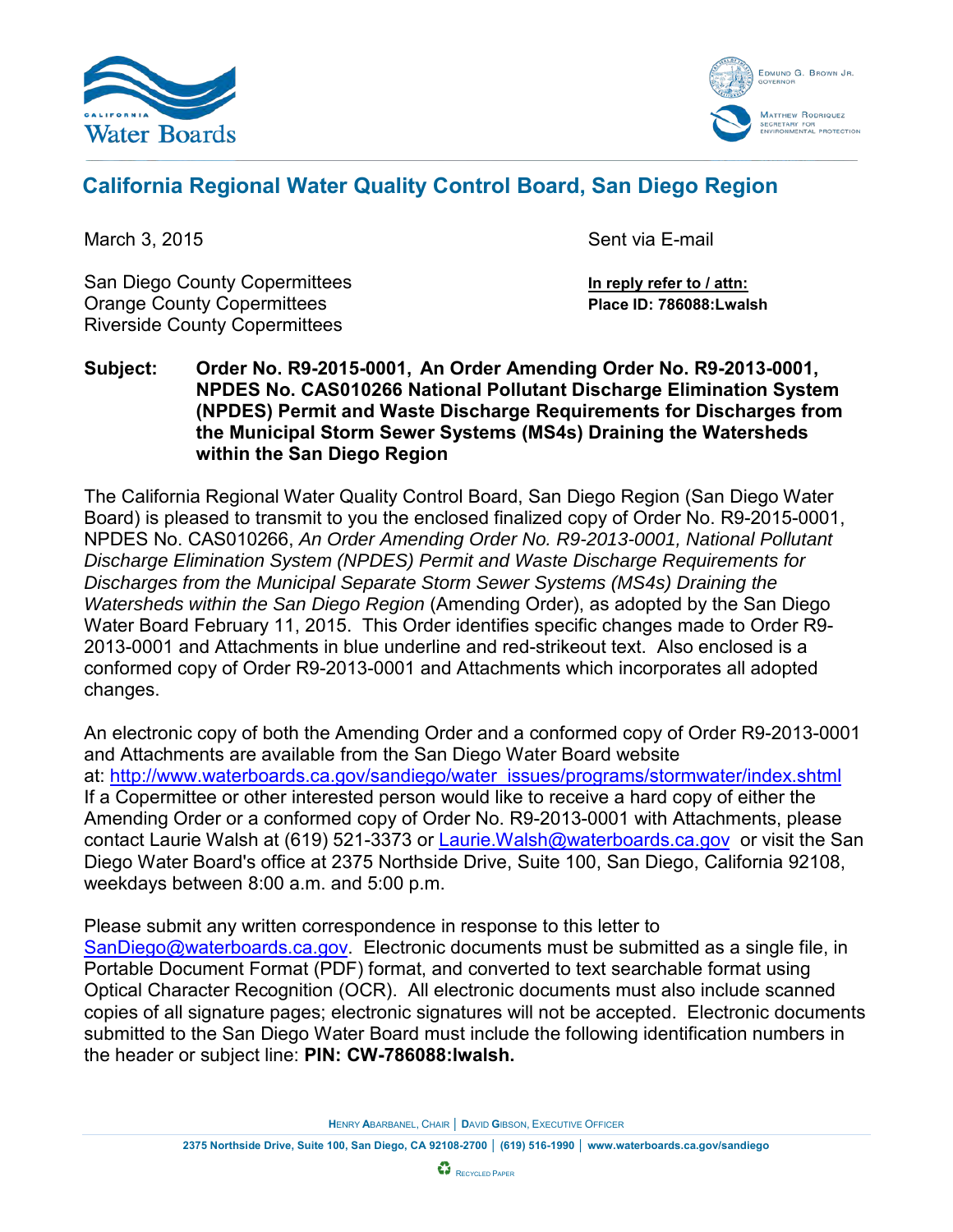Order R9-2015-0001 with conformed copy of Order No. 2013-0001

Respectfully,

David T. Barker P.E. **Supervising WRC Engineer** San Diego Regional Water Quality Control Board

DTB:esb:law

Enclosure: Order No. R9-2015-0001 with Attachments Conformed Copy of Order No. R9-2013-0001 with Attachments

CC:

Distribution via US Mail and email: (see attached address list)

**San Diego County Copermittees Orange County Copermittees Riverside County Copermittees Natural Resources Agencies** 

 $\mathcal{L}_{\mathcal{L}_{\mathcal{L}}}$ 

Distribution list via email:

San Diego County MS4 Permit E-mail Service List Orange County MS4 Permit E-mail Service List Riverside County MS4 Permit E-mail Service List

Tech Staff Info & Use Order No. R9-2015-0001 (An Order Amending Order R9-2013-0001 and Fact Sheet) NPDES No. CAS0109266 Place ID 786088

HENRY ABARBANEL, CHAIR | DAVID GIBSON, EXECUTIVE OFFICER

2375 Northside Drive, Suite 100, San Diego, CA 92108-2700 | (619) 516-1990 | www.waterboards.ca.gov/sandiego

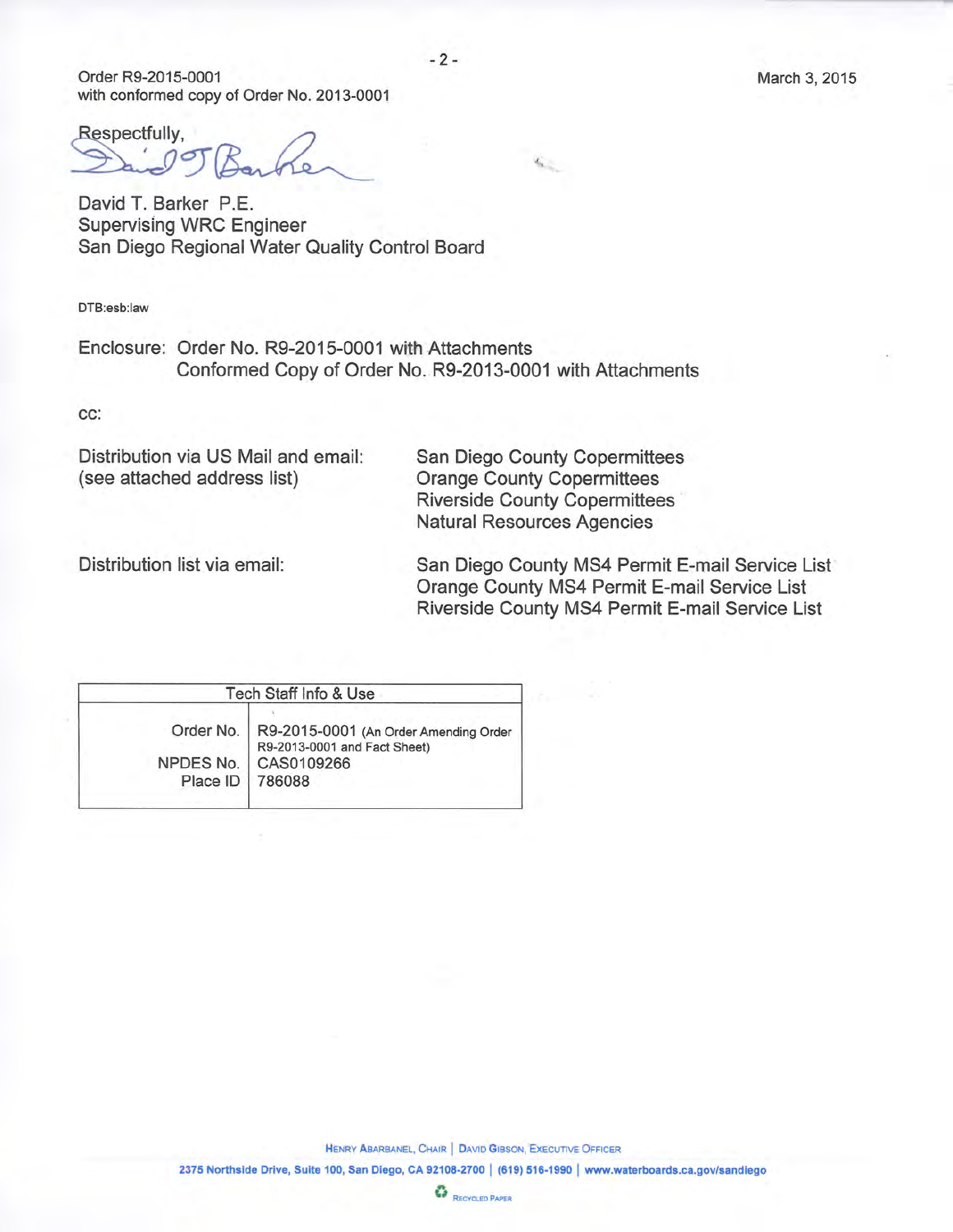### **San Diego County Copermittees**

Richard Gilb San Diego Co. Reg. Airport Authority Environmental Affairs Department P.O. Box 82776 San Diego, CA 92138-2776 [rgilb@san.org](mailto:rgilb@san.org)

Kim Godby City of Coronado 101 B Street Coronado, CA 92118 [kgodby@coronado.ca.us](mailto:kgodby@coronado.ca.us)

Helen Davies City of Escondido 201 North Broadway Escondido, CA 92025 [hdavies@ci.escondido.ca.us](mailto:hdavies@ci.escondido.ca.us)

Joe Kuhn City of La Mesa 8130 Allison Avenue La Mesa, CA 91941 [jkuhn@ci.la-mesa.ca.us](mailto:jkuhn@ci.la-mesa.ca.us)

Mo Lahsaie City of Oceanside 300 North Coast Highway Oceanside, CA 92054 [mlahsaie@ci.oceanside.ca.us](mailto:mlahsaie@ci.oceanside.ca.us)

Cecilia Padres-Tipton City of Santee 10601 Magnolia Avenue Santee, CA 92071-1266 [ctipton@cityofsanteeca.gov](mailto:ctipton@cityofsanteeca.gov)

Joann Weber County of San Diego 5510 Overland Ave., Suite 410 San Diego, CA 92123 [Joann.weber@sdcounty.ca.gov](mailto:Joann.weber@sdcounty.ca.gov)

## **Natural Resource Agencies**

Carol Roberts U.S. Fish and Wildlife Service 2177 Salk Ave., Suite 250 Carlsbad, CA 92008 Carol A\_Roberts@fws.gov

Elaine Lukey/James Wood City of Carlsbad 1635 Faraday Avenue Carlsbad, CA 92008 [eluke@ci.carlsbad.ca.us](mailto:eluke@ci.carlsbad.ca.us) [James.wood@carlsbadca.gov](mailto:James.wood@carlsbadca.gov)

Mikhail Ogawa City of Del Mar 1050 Camino Del Mar Del Mar, CA 92014 [mikhail@mogawaeng.com](mailto:mikhail@mogawaeng.com)

Erik Steenblock City of Encinitas 505 South Vulcan Ave Encinitas, CA 92024-3633 [esteenblock@ci.encinitas.ca.us](mailto:esteenblock@ci.encinitas.ca.us)

Malik Tamimi City of Lemon Grove 3232 Main Street Lemon Grove, CA 91945 [mtamimi@lemongrove.ca.gov](mailto:mtamimi@lemongrove.ca.gov)

Steven Strapac City of Poway 13325V Civic Center Drive Poway, CA 92064 [SStrapac@poway.org](mailto:SStrapac@poway.org)

Karen Holman San Diego Unified Port District P.O. Box 120488 San Diego, CA 92112 [kholman@portofsandiego.org](mailto:kholman@portofsandiego.org)

Taryn Dunbar City of Solana Beach 635 South Highway 101 Solana Beach, CA 92075 [tdunbar@cosb.org](mailto:tdunbar@cosb.org)

Bill Paznokas California Department of Fish & Game Environmental Services Division 4949 Viewridge Avenue San Diego, CA 92123 [WPaznokas@dfg.ca.gov](mailto:WPaznokas@dfg.ca.gov)

Boushra Salem City of Chula Vista 1800 Maxwell Road Chula Vista, CA 91911 [bsalem@chulavistaca.gov](mailto:bsalem@chulavistaca.gov)

Jamie Campos City of El Cajon 200 East Main Street El Cajon, CA 92020-3912 [jcampos@ci.el-cajon.ca.us](mailto:jcampos@ci.el-cajon.ca.us)

Chris Helmer City of Imperial Beach 825 Imperial Beach Blvd. Imperial Beach, CA 91932 [chelmer@cityofib.org](mailto:chelmer@cityofib.org)

Barbra Tipton City of National City 1243 National City Blvd National City, CA 91950-4397 [btipton@nationalcityca.gov](mailto:btipton@nationalcityca.gov)

Drew Kleis City of San Diego 9370 Chesapeake Drive, Ste. 100, M.S. 1900 San Diego, CA 92123 [akleis@sandiego.gov](mailto:akleis@sandiego.gov)

Reed Thornberry City of San Marcos 1 Civic Center Drive San Marcos, CA 92069 [rthornberry@san-marcos.net](mailto:rthornberry@san-marcos.net)

Cheryl Filar City of Vista 600 Eucalyptus Avenue Vista, CA 92084 [cfilar@cityofvista.com](mailto:cfilar@cityofvista.com)

Deborah Lee CA Coastal Commission San Diego Coast District Office 7575 Metropolitan Drive Ste 103 San Diego, CA 92108-4402 [DLee@coastal.ca.gov](mailto:DLee@coastal.ca.gov)